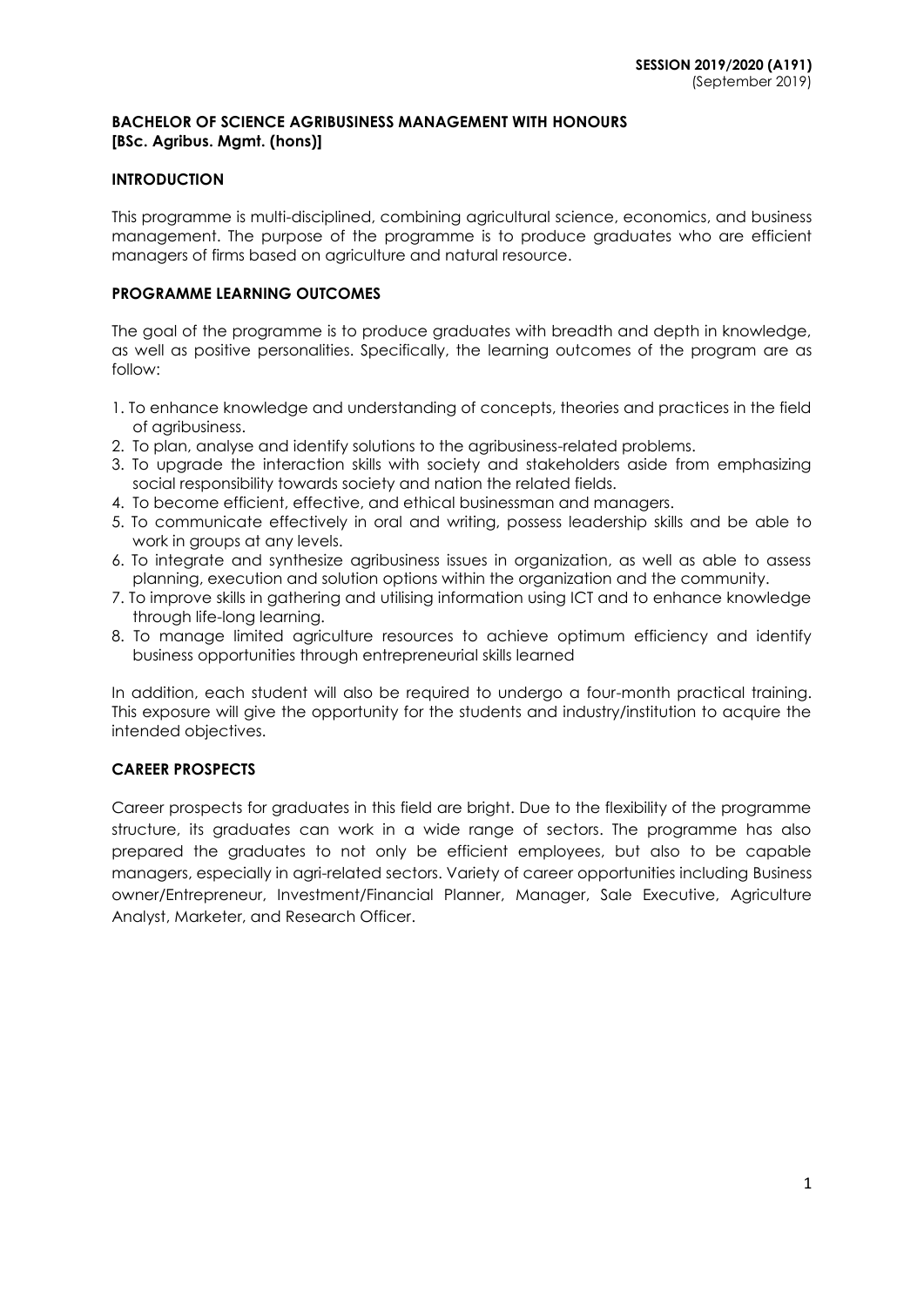#### **DEAN - SCHOOL OF ECONOMICS, FINANCE AND BANKING**

Prof. Dr. Russayani Ismail BEc (Hons) (UIA), MSc, PhD (Exeter) E-mail: rus1140@uum.edu.my

#### **DEPUTY DEAN - SCHOOL OF ECONOMICS, FINANCE AND BANKING**

Dr. Azira Abdul Adzis BBA (Fin)(UUM), MSc. (Banking) (UUM), PhD (Massey Univ, NZ) E-mail: azira@uum.edu.my

## **HEAD OF DEPARTMENT – ECONOMICS AND AGRIBUSINESS MANAGEMENT**

Assoc. Prof. Dr. Bakti Hasan Basri BEc (Hons) (UUM), MEc (Malaya), PhD (Newcastle) e-mail : [bakti@uum.edu.my](mailto:bakti@uum.edu.my)

#### **PROGRAMME COORDINATOR – ECONOMICS**

Dr. Wan Roshidah Fadzim BEc (Hons) (UUM), MEc (UPM), PhD (UUM) e-mail : [wanroshidah@uum.edu.my](mailto:wanroshidah@uum.edu.my)

#### **PROGRAMME COORDINATOR – AGRIBUSINESS MANAGEMENT**

Dr. Rozana Samah B.Sc. Agribusiness Management (UUM), M.Sc. Aquaculture (UMT), PhD (UUM) e-mail : [rozana.samah@uum.edu.my](mailto:rozana.samah@uum.edu.my)

#### **PROFESSOR**

Prof. Dr. Jamal Ali BSc (UPM), MSoc. (USM), PhD (UUM) e-mail : [jamalali@uum.edu.my](mailto:jamalali@uum.edu.my)

Prof. Dr. Russayani Ismail BEc (Hons) (UIA), MSc, PhD (Exeter) e-mail : [rus1140@uum.edu.my](mailto:rus1140@uum.edu.my)

Prof. Dr. Sallahuddin Hassan Dip. Agric, BSc (Hons) (UPM), MPA (USC), MA (Tennessee), PhD (Malaya), Dip. Econ (Econ. Inst. Colorado), Dip. Penulisan (DBP-PLM) e-mail : [din636@uum.edu.my](mailto:din636@uum.edu.my)

## **ASSOCIATE PROFESSOR**

Assoc. Prof. Dr. Bakti Hasan Basri BEc (Hons) (UUM), MEc (Malaya), PhD (Newcastle) e-mail : [bakti@uum.edu.my](mailto:bakti@uum.edu.my)

Assoc. Prof. Dr. Hussin Abdullah Dip. Educ (MPT), BEc, MBA (UKM), PhD (UPM) e-mail : [ahussin@uum.edu.my](mailto:ahussin@uum.edu.my)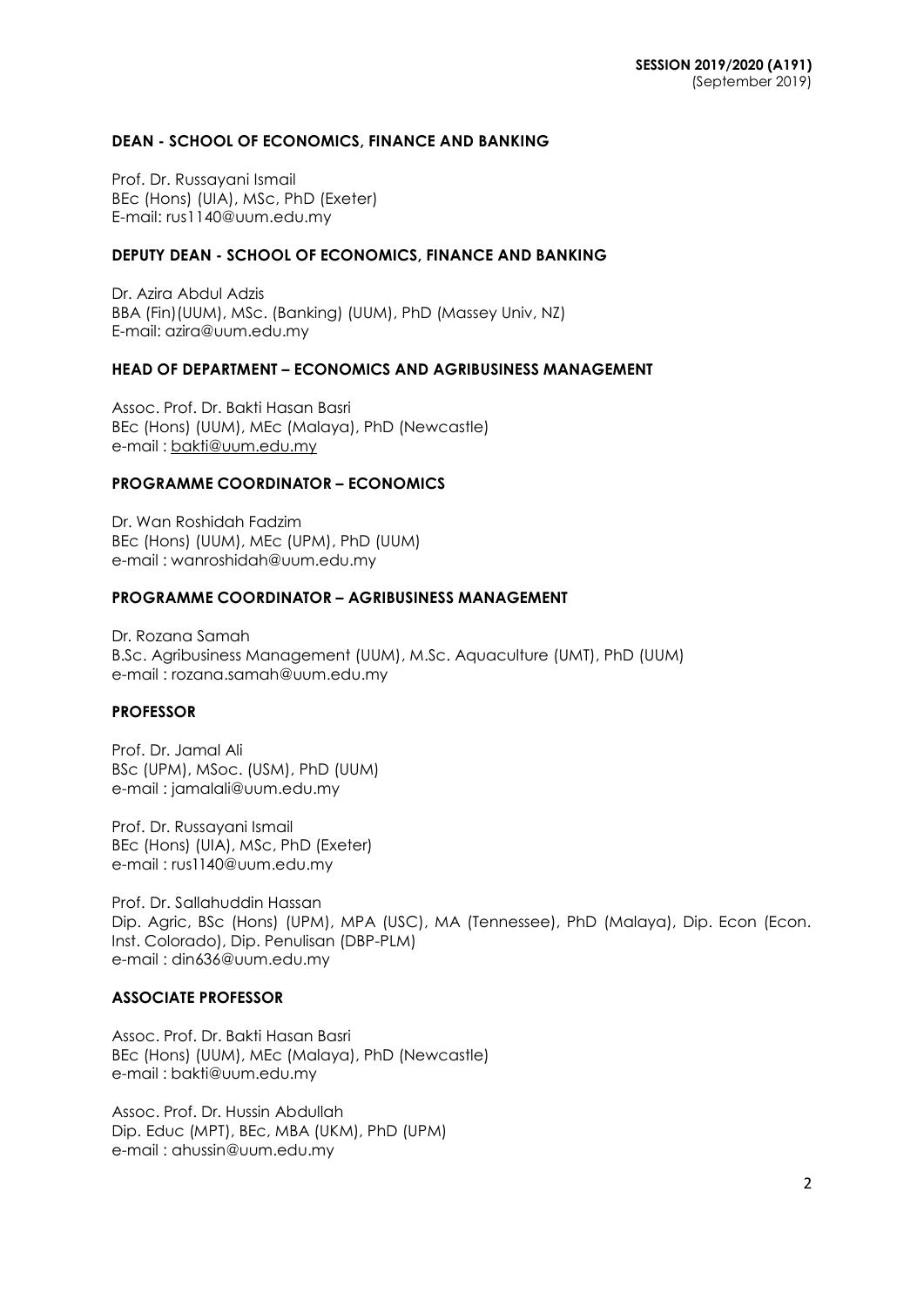Assoc. Prof. Dr. Irwan Shah Zainal Abidin BEc, MEc (Malaya), PhD (UUM) e-mail : [irwanshah@uum.edu.my](mailto:irwanshah@uum.edu.my)

Assoc. Prof. Dr. Lim Hock Eam BEc (Hons) (UUM), MSc (Univ. College, London), PhD (Monash) e-mail : [lheam@uum.edu.my](mailto:lheam@uum.edu.my)

Assoc. Prof. Dr. Mukaramah Harun BEc (Hons) (Malaya), MSc (Portsmouth), PhD (UPM) e-mail : mukaramah@uum.edu.my

Assoc. Prof. Dr. Mukhriz Izraf Azman Aziz BEc (Hons) (UUM), MSc (Lancaster), PhD (UK) e-mail : [mukhriz@uum.edu.my](mailto:mukhriz@uum.edu.my)

Assoc. Prof. Dr. Nor Azam Abdul Razak BSc (Mgmt) (Indiana), MEc (Tsukuba), PhD (Louisiana State) e-mail : [azam@uum.edu.my](mailto:azam@uum.edu.my)

Assoc. Prof. Dr**.** Nor' Aznin Abu Bakar BA, MSc (Portland), PhD (Surrey) e-mail : [noraznin@uum.edu.my](mailto:noraznin@uum.edu.my)

Assoc. Prof. Dr. Norehan Abdullah BA (Maryville Col., Tennessee), MA (Western Illinois), PhD (UKM) e-mail : [norehan@uum.edu.my](mailto:norehan@uum.edu.my)

Assoc. Prof. Dr. Shamzaeffa Samsudin BEc (Hons) (UUM), MSc (York), PhD (East Anglia) e-mail : shamzaeffa@uum.edu.my

Assoc. Prof. Dr. Shri Dewi a/p Applanaidu BEc (Hons) (UUM), MEc (UKM), PhD (UPM) e-mail : [dewi@uum.edu.my](mailto:dewi@uum.edu.my)

Assoc. Prof. Dr. Siti Aznor Hj. Ahmad BEc (Hons) (UUM), MA (Leeds), Dip.Econ (Econ.Inst. Colorado), PhD (Glasgow) e-mail : siti736@uum.edu.my

Assoc. Prof. Dr. Siti Hadijah Che Mat BEc (Hons) (UUM), MEc (UPM), PhD (UUM) e-mail : [hadijah@uum.edu.my](mailto:hadijah@uum.edu.my)

Assoc. Prof. Dr. Soon Jan Jan BEc (Hons) (UUM), MEc (UPM), MSc (Dec.Sc) (UUM), PhD (Otago) e-mail : soon@uum.edu.my

## **SENIOR LECTURERS**

Dr. Abu Sufian Abu Bakar BEc (Hons), MEc (Malaya), PhD (UKM) e-mail : [sufian@uum.edu.my](mailto:sufian@uum.edu.my)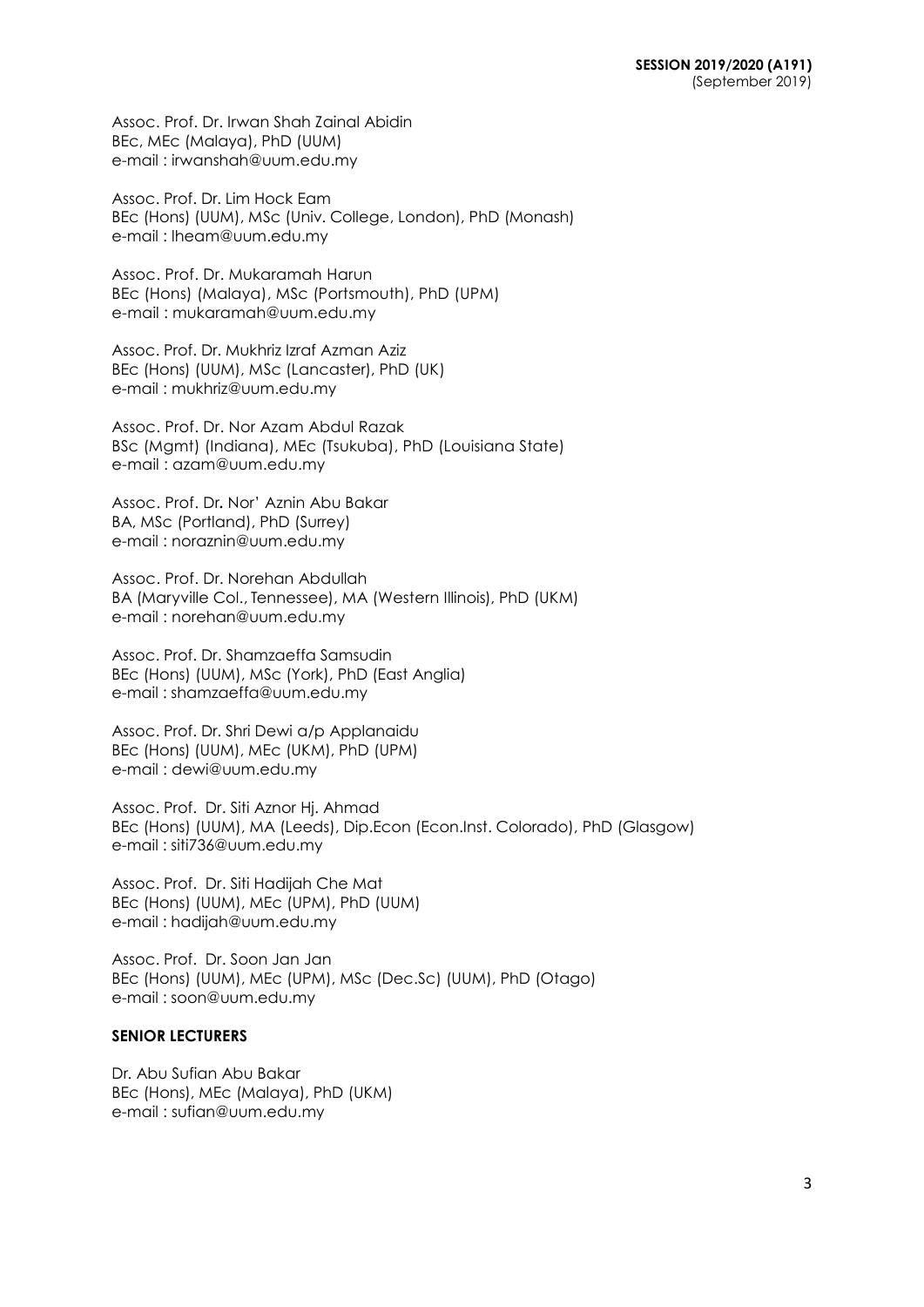Dr. Anizah Md. Ali BEc (Hons) (UUM), MEc, PhD (UKM) e-mail : [anizah@uum.edu.my](mailto:anizah@uum.edu.my)

Dr. Azizah Md. Yusof BEc (Hons) (UUM), MEc(UKM), PhD (UUM) e-mail : [azizah@uum.edu.my](mailto:azizah@uum.edu.my)

Dr. Cheah Yong Kang B.Soc.Sc., M.Ec.Mgmt. (USM), PhD (Malaya) e-mail : [yong@uum.edu.my](mailto:yong@uum.edu.my)

Che Engku Mansoor Che Engku Ismail BEc (Hons) (UUM), MA (Manchester) e-mail : [mansoor@uum.edu.my](mailto:mansoor@uum.edu.my)

Dr. Mohamad Helmi Hidthiir BEc (Hons) (UUM), MEc (UPM), PhD (USM) e-mail : helmi@uum.edu.my

Lai Tian So BEc (Hons) (UUM), M.Sc (Iowa State) e-mail : [tslai@uum.edu.my](mailto:tslai@uum.edu.my)

Dr. Lee Wen Chiat BEc (UNIMAS), CMBA (UNIMAS), PhD (UUM) e-mail : lwchiat@uum.edu.my

Dr Nur Marina binti Abd Manap BEc (UUM), MEc (UKM), PhD (UPM) e-mail: nu[rmarina@uum.edu.my](mailto:marina@uum.edu.my)

Dr. Mohd. Razani Mohd. Jali BSc (Wisconsin-Green Bay), M.U.R.P. (Virginia Tech), PhD (Leeds) e-mail : [razani@uum.edu.my](mailto:razani@uum.edu.my)

Dr. Mohd. Saifoul Zamzuri Noor BEc (Hons), MBA (UKM), PhD (UUM) e-mail : [saifoul@uum.edu.my](mailto:saifoul@uum.edu.my)

Muhammad Ridhuan Bos Abdullah BEc (Hons) (UKM), MEc (UPM) e-mail : [ridhuan@uum.edu.my](mailto:ridhuan@uum.edu.my)

Munzarina Ahmad Samidi BEc (Hons) (UIA), MSocSc (Birmingham) e-mail : [mun761@uum.edu.my](mailto:mun761@uum.edu.my)

Dr. Nariman Mohd. Saad BEc (Hons) (Malaya), MA (East Anglia), PhD (UUM) e-mail : [nariman@uum.edu.my](mailto:nariman@uum.edu.my)

Dr. Normizan Bakar BEc (Hons), MEc (Kagoshima), PhD (Waseda) e-mail : [normizan@uum.edu.my](mailto:normizan@uum.edu.my)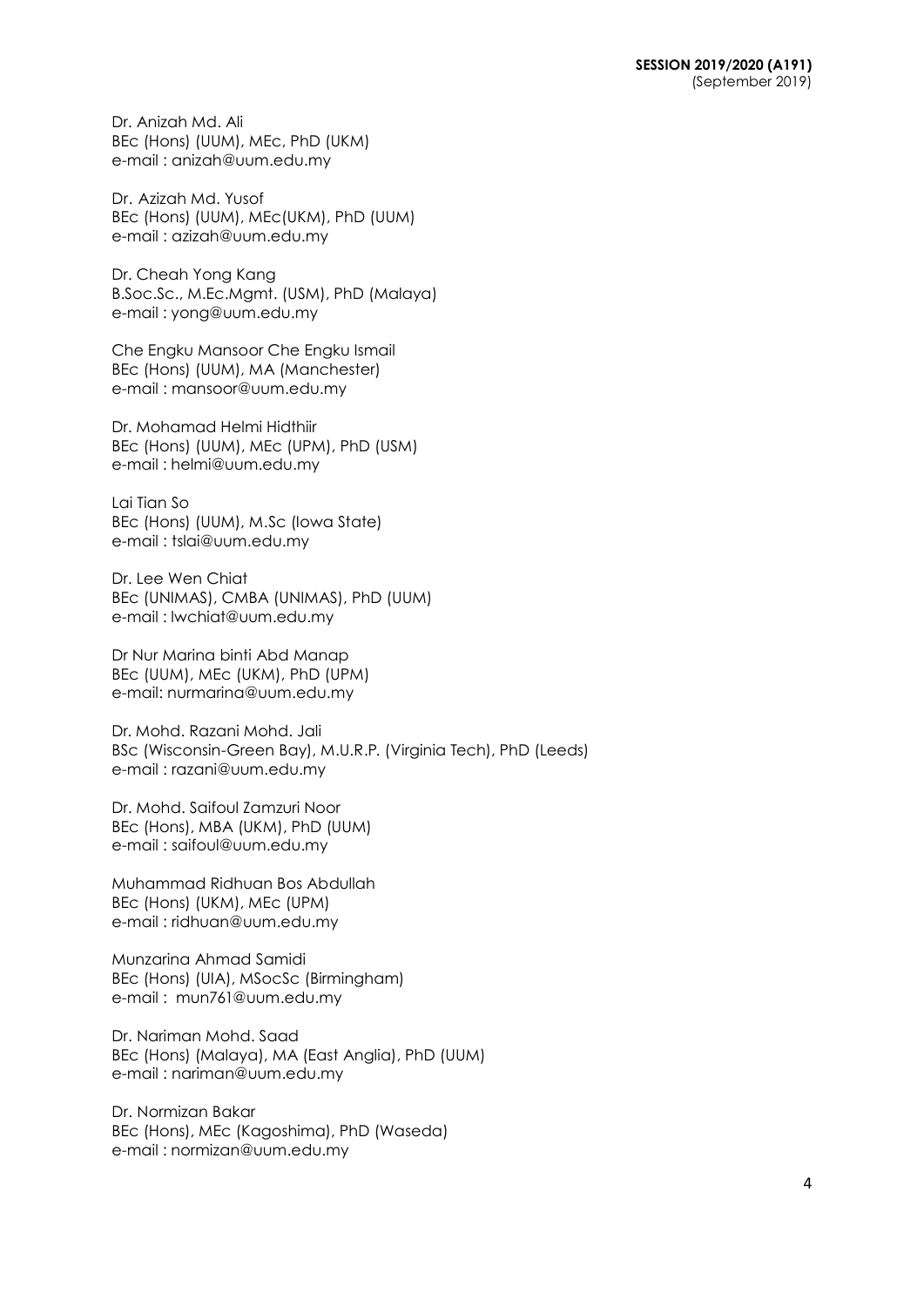Rizaudin Sahlan BEc (Hons), MEc (UKM) e-mail : [rizaudin@uum.edu.my](mailto:rizaudin@uum.edu.my)

Dr. Roslina Kamaruddin BSocSc (USM), MEcon. Mgmt (USM), PhD (UKM) e-mail : [roslina\\_k@uum.edu.my](mailto:roslina_k@uum.edu.my)

Dr. Shamsul Bahrain Rawi BSc (San Jose State, California), MSc (York), PhD (Newcastle) e-mail : [shamsul@uum.edu.my](mailto:shamsul@uum.edu.my)

Dr. Shazida Jan Mohd Khan BEc (Hons) (UUM), MA (Essex), PhD (Wales) e-mail : sjmohd@uum.edu.my

Dr. Wan Roshidah Fadzim BEc (Hons) (UUM), MEc (UPM), PhD (UUM) e-mail : [wanroshidah@uum.edu.my](mailto:wanroshidah@uum.edu.my)

Dr. Rozana Samah BSc Agribus. Mgmt (UUM), MSc Aqua (UMT), PhD (UUM) e-mail : rozana.samah@uum.edu.my

Dr. Ruhaida Saidon BEc (Hons) (UUM), MEc (UUM), PhD (UPM) email : ruhaida@uum.edu.my

Dr. Zalina Zainal BEc (Hons) (UUM), MEc, PhD (UKM) e-mail : [z.zainal@uum.edu.my](mailto:z.zainal@uum.edu.my)

## **LECTURERS**

Amizam Arzemi BEc (Hons) (UUM), MA (Manchester) e-mail : [amiz1112@uum.edu.my](mailto:amiz1112@uum.edu.my)

Asnida Shahidan BEc (Hons) (UUM), MEc (Malaya) e-mail : [asnida@uum.edu.my](mailto:asnida@uum.edu.my)

Aznita Samsi BEc (Hons) (UUM), MEc (UPM) e-mail : [aznita@uum.edu.my](mailto:aznita@uum.edu.my)

Fikriyah Abdullah DBS, BBA (Finance)(UiTM), MSc (Finance)(UPM) e-mel : [fikriyah@uum.edu.my](mailto:fikriyah@uum.edu.my)

Fuad Mohamed Berawi BEc (Hons), MEc (UKM) e-mail : [fuad@uum.edu.my](mailto:fuad@uum.edu.my)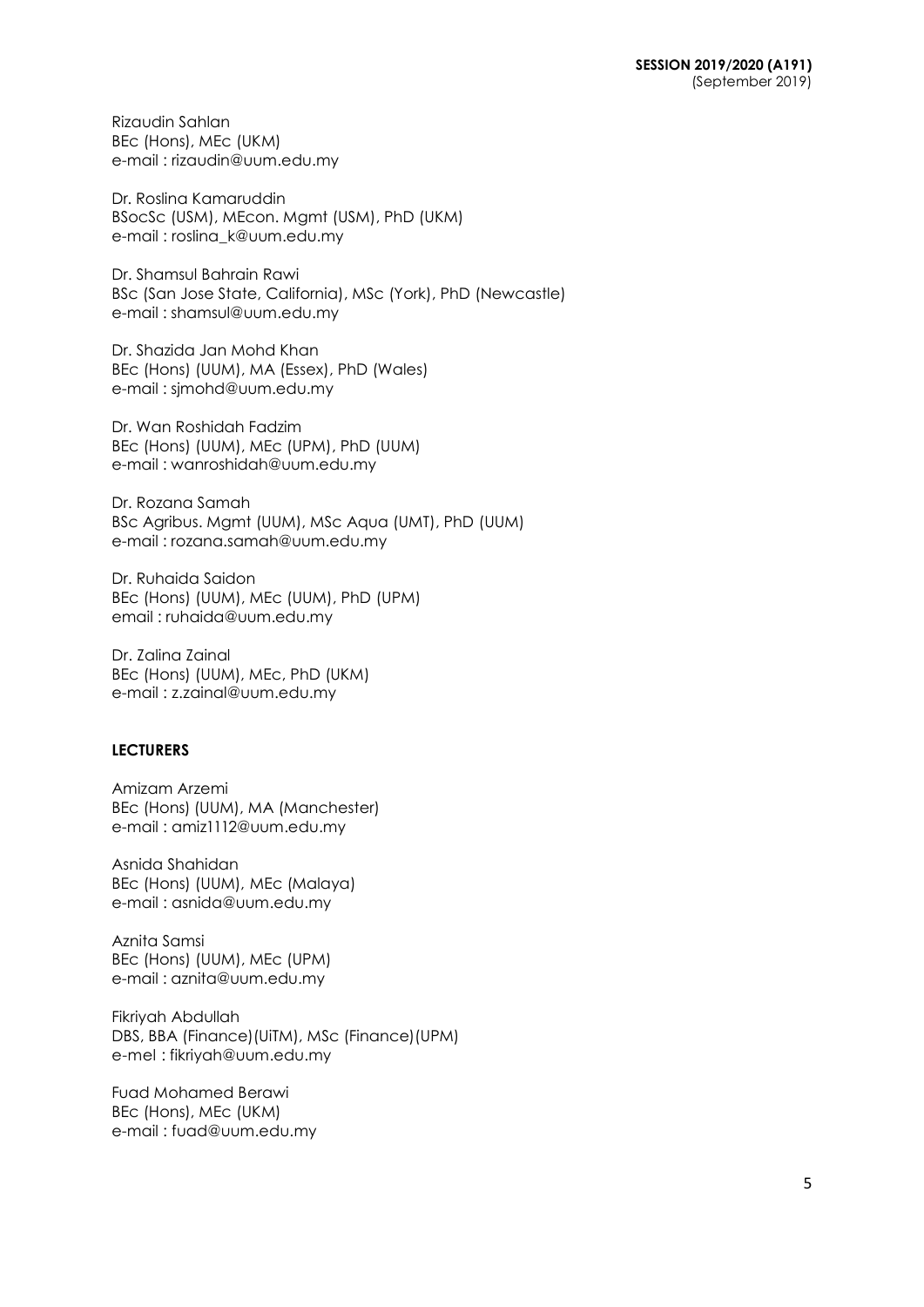Khairul Anuar Adnan DBS (UiTM), BBA (Banking)(Hons), MBA (UUM) E-mail: khairul71@uum.edu.my

Mahadi Naina Mohamed, P.K.T. BEc (Hons) (UUM), MA (East Anglia) e-mail : [mahadi@uum.edu.my](mailto:mahadi@uum.edu.my)

Maswati @ Mahfuzah Salim DIB, ADBS (Finance) (UiTM), MBA (UUM) e-mel : [mahfuzah@uum.edu.my](mailto:mahfuzah@uum.edu.my)

Mohd. Fahmi Mohd Yusof BSc (Warwick), MBA (UiTM) e-mail : [fahmi@uum.edu.my](mailto:fahmi@uum.edu.my)

Mohd. Faisol Md. Salleh BA (Hons), MA (Concordia) e-mail : [fais908@uum.edu.my](mailto:fais908@uum.edu.my)

Noor Sa'adah Sabudin B.Syariah (Malaya), MSc (UiTM) e-mail : [saadah@uum.edu.my](mailto:saadah@uum.edu.my)

Nor Fadzlin Mohammad Bahar BEc (Hons), MEc (UKM) e-mail : [norfadzlin@uum.edu.my](mailto:norfadzlin@uum.edu.my)

Norzilah Hj. Aziz BEc (Hons) (UKM), MSc (Central Michigan) e-mail : [zilah834@uum.edu.my](mailto:zilah834@uum.edu.my)

Norzita Jamil BEc (Hons) (UUM), MEc (UPM) e-mail : [norzita@uum.edu.my](mailto:norzita@uum.edu.my)

Rusmani Musa BEc (Hons), MEc (UKM) e-mail : [rusmani@uum.edu.my](mailto:rusmani@uum.edu.my)

Siti Norliza Jumali BEc (Hons) (UUM), MEc (UPM) e-mail : [jsliza@uum.edu.my](mailto:jsliza@uum.edu.my)

Wan Zahrah Wan Din BA (Hons) (Laurentian), MA (Concordia) e-mail : [zahrah@uum.edu.my](mailto:zahrah@uum.edu.my) Zalila Othman BA (Michigan), MA (Essex) e-mail : [zalila@uum.edu.my](mailto:zalila@uum.edu.my)

Zalina Mohd. Mohaideen Dip.Ed (Malaya), BEc(Hons) (Malaya), MEc (UKM) e-mail : [zalina@uum.edu.my](mailto:zalina@uum.edu.my)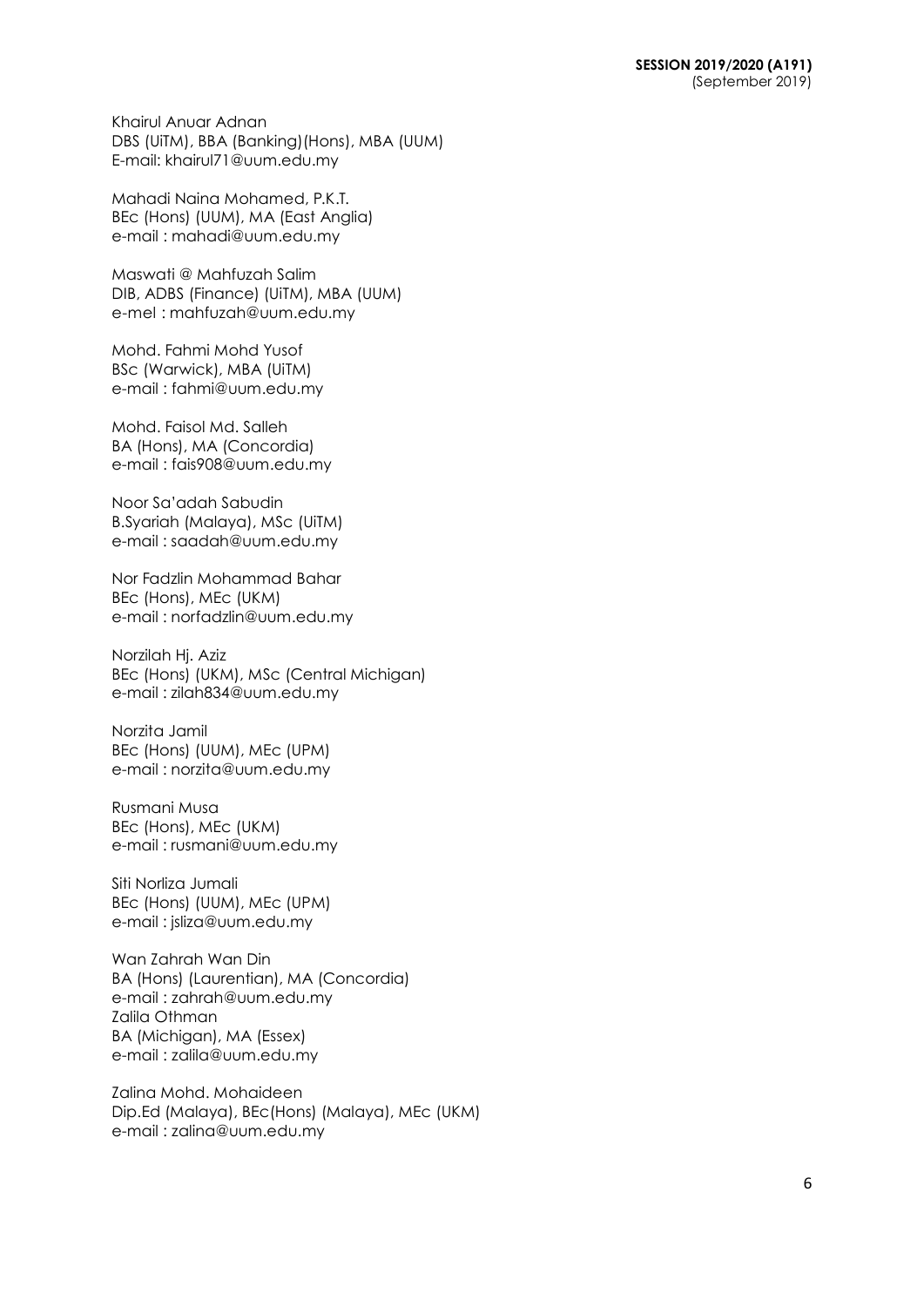#### **BACHELOR OF SCIENCE AGRIBUSINESS MANAGEMENT WITH HONOURS [BSc. Agribus. Mgmt (Hons)]**

The Bachelor of Science Agribusiness Management with Honours consists of the following **FIVE (5)** components:

| <b>COMPONENT</b>                  | <b>CREDIT HOURS</b> |
|-----------------------------------|---------------------|
| A. UNIVERSITY CORE COURSES        |                     |
| <b>ENGLISH CORE COURSES</b><br>Β. |                     |
| C. PROGRAMME CORE COURSES         | 95                  |
| D. LANGUAGE COMPONENT             |                     |
| <b>FREE ELECTIVE</b>              |                     |
| <b>TOTAL CREDIT HOURS</b>         | 132                 |

To be awarded a Bachelor of Science Agribusiness Management with Honours, a student is required **to take and pass a minimum of 132 credit hours** which include courses in the programme structure as shown below:

## **A. UNIVERSITY CORE (16 CREDIT HOURS)**

i. Malaysian Students

| <b>CODE</b>     | <b>COURSE</b>                       | <b>CREDIT HOURS</b> |
|-----------------|-------------------------------------|---------------------|
| <b>MPUXXXX</b>  | Falsafah dan Isu Semasa             |                     |
| <b>MPUXXXX</b>  | Penghayatan Etika dan Peradaban     |                     |
| <b>SADN1033</b> | <b>Malaysian Nationhood Studies</b> |                     |
| SADE1013        | Introduction to Entrepreneurship    |                     |
| <b>VXXXXXXX</b> | Co-Curriculum                       |                     |
|                 | TOTAL                               |                     |

## ii. International Students

| <b>CODE</b>     | <b>COURSE</b>                    | <b>CREDIT HOURS</b> |
|-----------------|----------------------------------|---------------------|
| <b>MPUXXXX</b>  | Falsafah dan Isu Semasa          | 3                   |
| OR              | <b>OR</b>                        |                     |
| MPUXXXX         | Penghayatan Etika dan Peradaban  |                     |
| SBLF1093        | Malay as Foreign Language 1      |                     |
| <b>SADN1033</b> | Malaysian Nationhood Studies     | 3                   |
| SADE1013        | Introduction to Entrepreneurship | 3                   |
| <b>VXXXXXXX</b> | Co-Curriculum                    |                     |
|                 | <b>TOTAL</b>                     |                     |

1. Choose any **ONE (1)** of the Co-Curriculum courses. Students are subjected to conditions determined by the respective courses.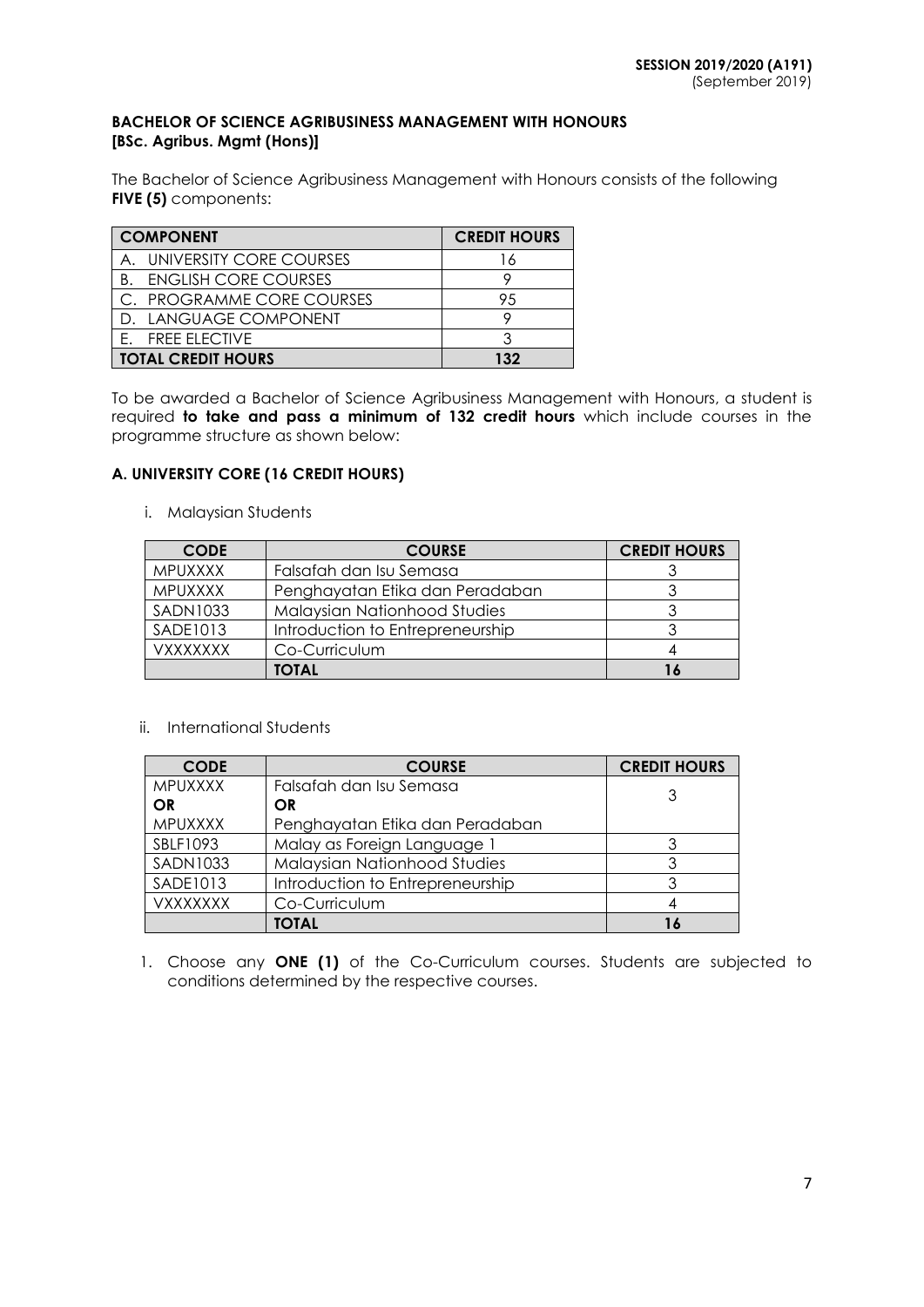## **B. ENGLISH CORE COURSES (9 CREDIT HOURS)**

A student is required to take English core courses according to the MUET result taken during the application process.

|                          | <b>COURSE NAME</b>             |                     |  |  |  |
|--------------------------|--------------------------------|---------------------|--|--|--|
| <b>CODE</b>              | <b>MUET BAND 1</b>             | <b>CREDIT HOURS</b> |  |  |  |
| SBLE1073                 | Foundation English*            |                     |  |  |  |
| SBLE1063                 | English Proficiency I          | 3                   |  |  |  |
| SBLE2113                 | English Proficiency II         | $\overline{3}$      |  |  |  |
| SBLE3123                 | <b>English Proficiency III</b> | $\overline{3}$      |  |  |  |
|                          | <b>TOTAL</b>                   | 9                   |  |  |  |
|                          | <b>MUET BAND 2</b>             |                     |  |  |  |
| SBLE1063                 | English Proficiency I          | 3                   |  |  |  |
| SBLE2113                 | English Proficiency II         | 3                   |  |  |  |
| SBLE3123                 | <b>English Proficiency III</b> | $\overline{3}$      |  |  |  |
|                          | <b>TOTAL</b>                   | $\overline{9}$      |  |  |  |
|                          | <b>MUET BAND 3</b>             |                     |  |  |  |
| SBLE2113                 | English Proficiency II         | 3                   |  |  |  |
| SBLE3123                 | English Proficiency III        | $\overline{3}$      |  |  |  |
| SBLExxxx                 | ESP <sub>1</sub>               | $\overline{3}$      |  |  |  |
|                          | <b>TOTAL</b>                   | $\overline{9}$      |  |  |  |
|                          | <b>MUET BAND 4</b>             |                     |  |  |  |
| SBLE3123                 | English Proficiency III        | 3                   |  |  |  |
| SBLExxxx                 | ESP <sub>1</sub>               | 3                   |  |  |  |
| SBLExxxx                 | ESP <sub>2</sub>               | $\overline{3}$      |  |  |  |
|                          | <b>TOTAL</b>                   | 9                   |  |  |  |
| <b>MUET BAND 5 AND 6</b> |                                |                     |  |  |  |
| SBLExxxx                 | ESP <sub>1</sub>               | 3                   |  |  |  |
| SBLExxxx                 | ESP <sub>2</sub>               | $\overline{3}$      |  |  |  |
| SBLExxxx                 | ESP <sub>3</sub>               | $\overline{3}$      |  |  |  |
|                          | <b>TOTAL</b>                   | $\overline{9}$      |  |  |  |

# **Credit for Foundation course will not be calculated in the GPA and CGPA**

1. A student is required to choose any **English for Specific Purposes (ESP)** courses as offered and shown below:

| <b>CODE</b> | <b>COURSE NAME</b>                            |
|-------------|-----------------------------------------------|
| SBLE3133    | English For Small Group Communication         |
| SBLE3143    | Report Writing                                |
| SBLE3153    | <b>Hospitality English</b>                    |
| SBLE3163    | <b>Public Speaking Skills</b>                 |
| SBI F3173   | <b>English For Professional Communication</b> |

## **C. PROGRAMME CORE COURSES (95 CREDIT HOURS)**

| <b>CODE</b>     | <b>COURSE</b>           | <b>CREDIT</b> | <b>PREREQUISITE</b> |
|-----------------|-------------------------|---------------|---------------------|
|                 |                         | <b>HOURS</b>  |                     |
| <b>BECA1013</b> | Biology                 |               | <b>NONE</b>         |
| <b>BECA1023</b> | Chemistry               |               | <b>NONE</b>         |
| <b>BECA2013</b> | <b>Animal Husbandry</b> |               | BECA1013 Biology    |
|                 |                         |               | <b>AND</b>          |
|                 |                         |               | BECA1023 Chemistry  |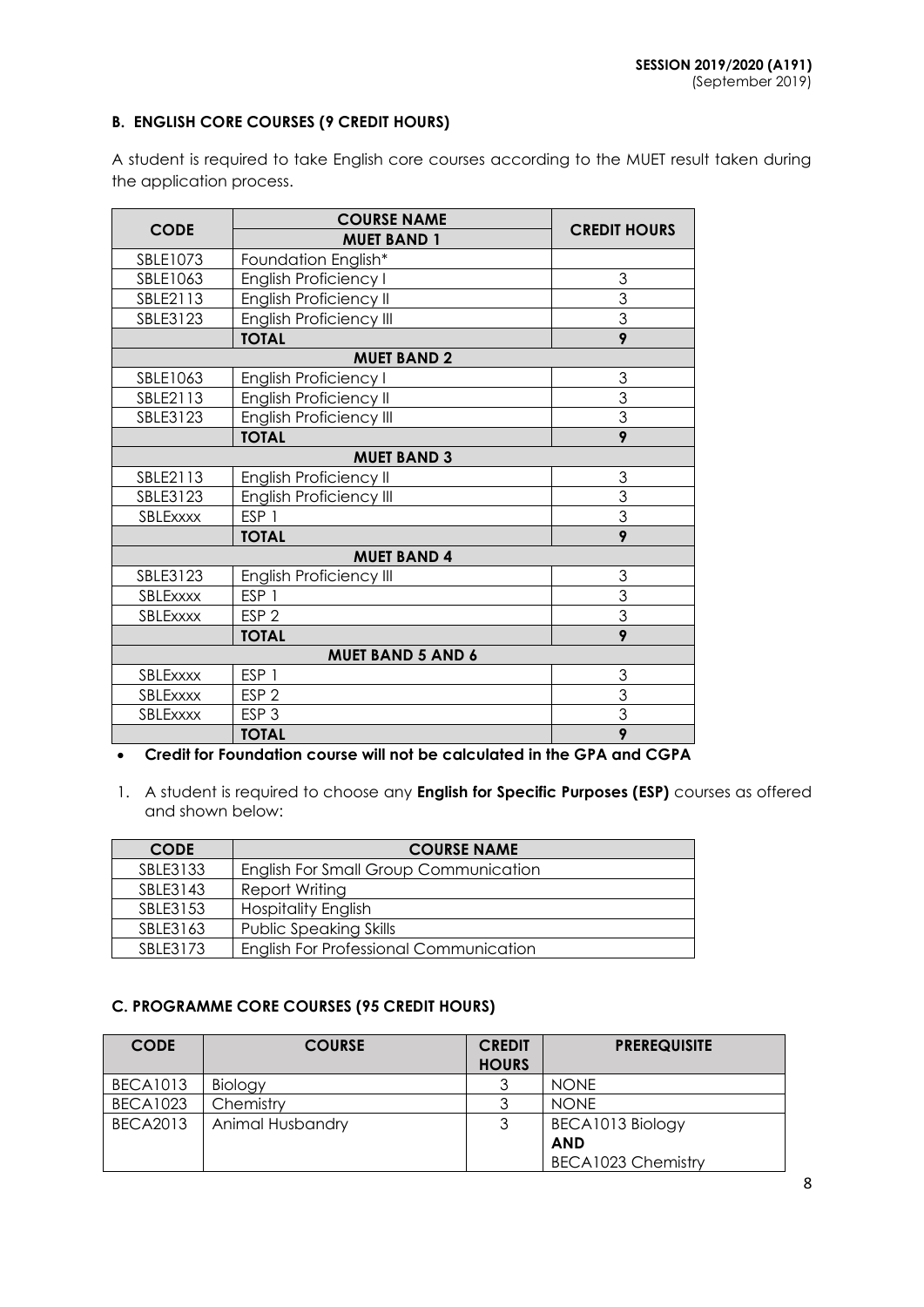(September 2019)

| <b>BECA2023</b> | <b>Food Science</b>              | 3              | BECA1013 Biology                         |
|-----------------|----------------------------------|----------------|------------------------------------------|
|                 |                                  |                | <b>AND</b>                               |
|                 |                                  |                | <b>BECA1023 Chemistry</b>                |
| <b>BECA2033</b> | Soil Science                     | $\mathfrak{Z}$ | BECA1013 Biology                         |
|                 |                                  |                | <b>AND</b>                               |
|                 |                                  |                | <b>BECA1023 Chemistry</b>                |
| <b>BECA2043</b> | Agronomy                         | 3              | BECA1013 Biology                         |
|                 |                                  |                | <b>AND</b>                               |
|                 |                                  |                | <b>BECA1023 Chemistry</b>                |
| <b>BECA2053</b> | Aquaculture Management           | 3              | BECA1013 Biology                         |
|                 |                                  |                | <b>AND</b>                               |
|                 |                                  |                |                                          |
| <b>BPMN1013</b> |                                  | $\mathfrak{S}$ | <b>BECA1023 Chemistry</b><br><b>NONE</b> |
|                 | Principles of Management         | 3              |                                          |
| <b>BKAN1013</b> | <b>Business Accounting</b>       |                | <b>NONE</b>                              |
| <b>BWFF1013</b> | <b>Basic Finance</b>             | $\overline{3}$ | <b>NONE</b>                              |
| <b>BPMN3023</b> | Strategic Management             | $\overline{3}$ | Have taken and passed 100                |
|                 |                                  |                | credit hours                             |
| <b>BJMP2033</b> | Operation and Production         | 3              | SQQS1013 Elementary                      |
|                 | Management                       |                | Statistics                               |
|                 |                                  |                | <b>AND</b>                               |
|                 |                                  |                | SQQM1023 Managerial                      |
|                 |                                  |                | Mathematics                              |
| <b>BJMP3073</b> | Purchasing and Supply Chain      | 3              | <b>BJMP2033</b>                          |
|                 | Management                       |                | Operation and Production                 |
|                 |                                  |                | Management                               |
| BEEB1013        | Principles of Economics          | $\mathfrak 3$  | <b>NONE</b>                              |
| BEEB2013        | Microeconomics                   | 3              | BEEB1013                                 |
|                 |                                  |                | Principles of Economics                  |
| <b>BEEB2023</b> | <b>Macroeconomics</b>            | 3              | BEEB1013                                 |
|                 |                                  |                | Principles of Economics                  |
| <b>GLUL3223</b> | Agribusiness Law                 | $\mathfrak{Z}$ | <b>NONE</b>                              |
| <b>BEEA3113</b> | Agricultural Production          | 3              | <b>BEEB2013 Microeconomics</b>           |
|                 | Economics                        |                | <b>AND</b>                               |
|                 |                                  |                | <b>BEEB2023 Macroeconomics</b>           |
| <b>BEEA3033</b> | Agribusiness Finance             | 3              | <b>BEEB2013 Microeconomics</b>           |
|                 |                                  |                | <b>AND</b>                               |
|                 |                                  |                | <b>BEEB2023 Macroeconomics</b>           |
| <b>BEEA3123</b> | Agribusiness Management          | 3              | <b>BEEB2013 Microeconomics</b>           |
|                 |                                  |                | <b>AND</b>                               |
|                 |                                  |                | <b>BEEB2023 Macroeconomics</b>           |
| <b>BEEA3133</b> | Agricutural Development          | 3              | <b>BEEB2013 Microeconomics</b>           |
|                 | Economics                        |                | <b>AND</b>                               |
|                 |                                  |                |                                          |
|                 |                                  |                | <b>BEEB2023 Macroeconomics</b>           |
| <b>BEEA3153</b> | <b>Agricultural Marketing</b>    | 3              | <b>BEEB2013 Microeconomics</b>           |
|                 |                                  |                | <b>AND</b>                               |
|                 |                                  |                | <b>BEEB2023 Macroeconomics</b>           |
|                 |                                  |                |                                          |
| BEEA3163        | International Agricultural Trade | 3              | <b>BEEB2013 Microeconomics</b>           |
|                 | and Business                     |                | <b>AND</b>                               |
|                 |                                  |                | <b>BEEB2023 Macroeconomics</b>           |
| <b>BPMN3123</b> | <b>Management Ethics</b>         | 3              | Have Taken and Passed 70                 |
|                 |                                  |                | Credit Hours                             |
| SQQM1023        | <b>Managerial Mathematics</b>    | 3              | <b>NONE</b>                              |
| SQQS1013        | <b>Elementary Statistics</b>     | 3              | <b>NONE</b>                              |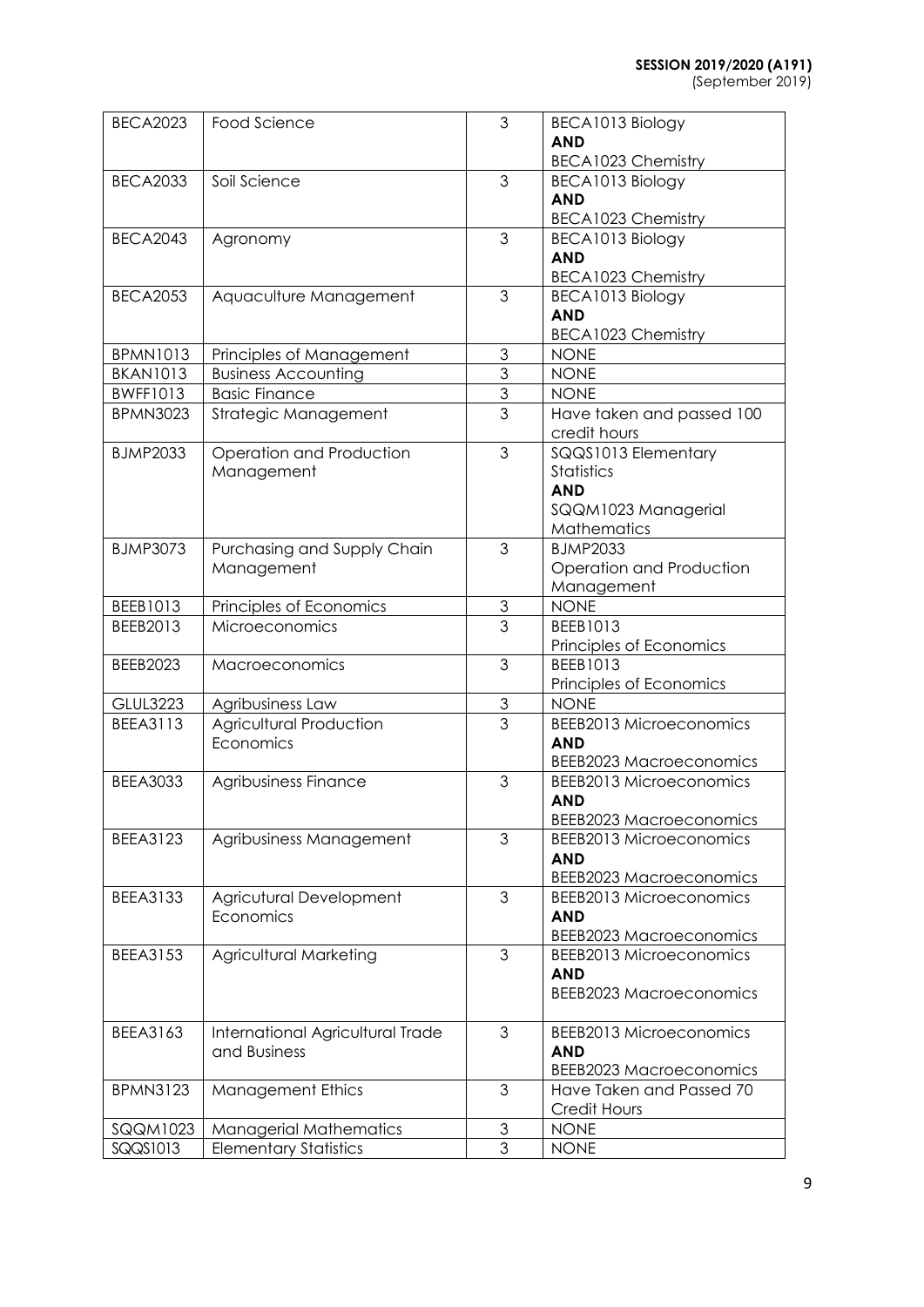(September 2019)

| <b>BEER3043</b> | Research Methods                          | 3 | BEEB2013 Microeconomics<br><b>AND</b><br>BEEB2023 Macroeconomics |
|-----------------|-------------------------------------------|---|------------------------------------------------------------------|
| SBLE3143        | Report Writing                            | 3 | SBLE3123 English Proficiency III                                 |
| SBLE3173        | English for Professional<br>Communication | 3 | SBLE3123 English Proficiency III                                 |
| BFFX4908        | Practicum                                 | 8 | Have taken and passed all<br>courses under the<br>programme core |

## **D. LANGUAGE COMPONENT (9 CREDIT HOURS)**

Student must complete the first until the third stage of any language course taken.

| <b>CODE</b> | <b>COURSE</b>                            | <b>CREDIT</b><br><b>HOURS</b> | <b>PREREQUISITE</b>                                    |
|-------------|------------------------------------------|-------------------------------|--------------------------------------------------------|
| SBLF1053    | Mandarin Language I / Foreign Language   | 3                             | <b>NONE</b>                                            |
| SBLF2053    | Mandarin Language II / Foreign Language  | 3                             | SBLF1053 Mandarin<br>Language I / Foreign<br>Language  |
| SBLF3053    | Mandarin Language III / Foreign Language | 3                             | SBLF2053 Mandarin<br>Language II / Foreign<br>Language |

Chinese students can choose any foreign language course **EXCEPT** Mandarin.

Any students from Chinese medium school can choose any of the foreign language courses **EXCEPT** Mandarin.

Students from Religious school are not allowed to take Arabic.

Students from Malaysia, Indonesia, Brunei, Singapore and southern Thailand are not allowed to take Bahasa Melayu.

International students are allowed to choose any foreign language course EXCEPT their Native Language.

Students need to complete the first stage to the third stage of any language course chosen.

## **E. FREE ELECTIVE (3 CREDIT HOURS)**

Students can choose **ONE (1)** course offered by another programme at the same School or courses offered by other Schools taking into account the following:

- i. Must meet the prerequisite of the courses if such courses require prerequisites.
- iii. Equivalent courses cannot be considered as free elective courses.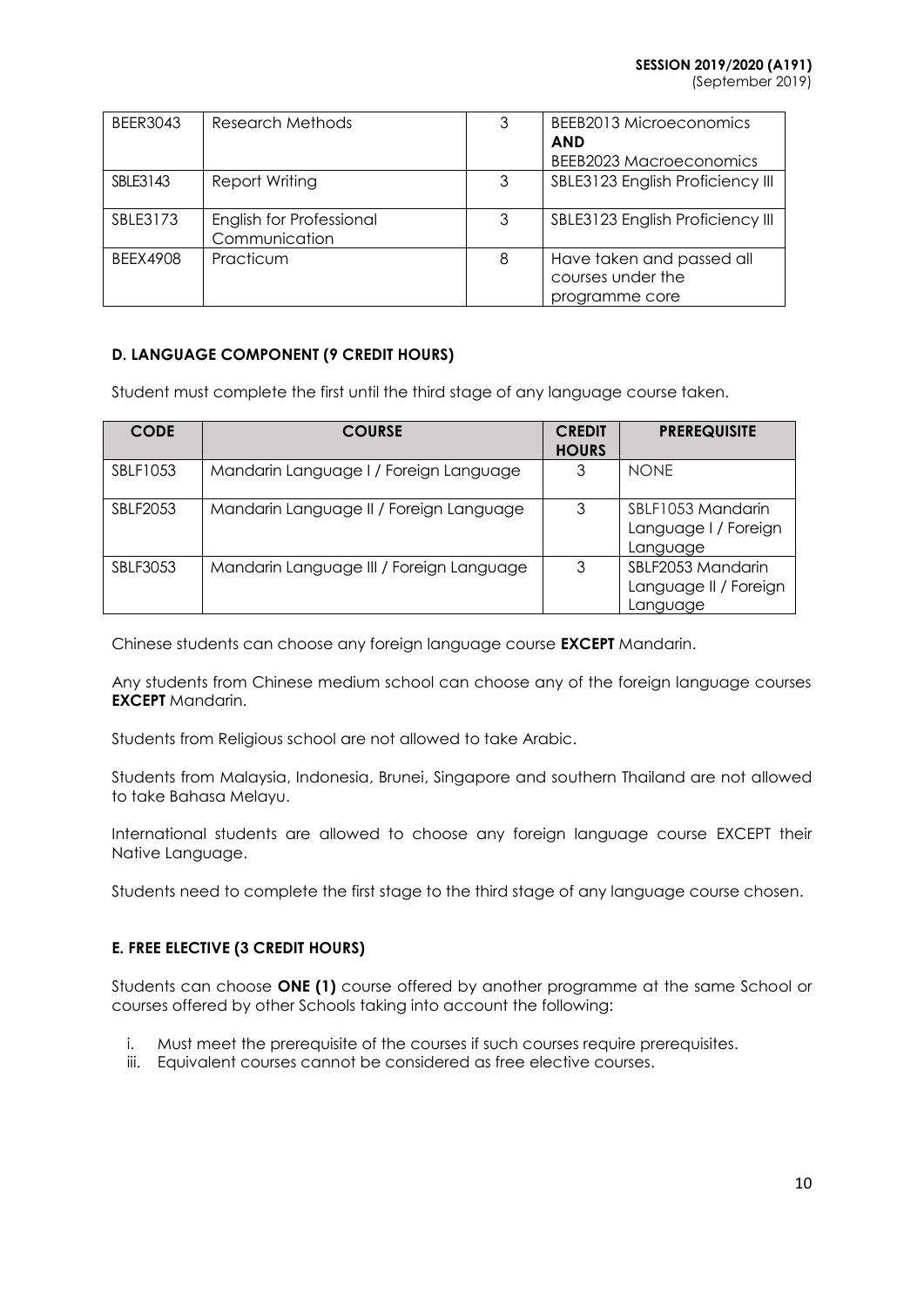## **PROGRAMME SUGGESTED COURSES BY SEMESTER FOR BACHELOR OF SCIENCE AGRIBUSINESS MANAGEMENT WITH HONOURS [BSc. Agribus. Mgmt. (Hons)]**

| Code                 | 1st Semester                                       | <b>Credit</b><br><b>Hours</b>  | Code                               | 2nd Semester                              | <b>Credit</b><br><b>Hours</b>              |
|----------------------|----------------------------------------------------|--------------------------------|------------------------------------|-------------------------------------------|--------------------------------------------|
| <b>BPMN1013</b>      | Principles of                                      | 3                              | MPUXXXX                            | Falsafah dan Isu Semasa                   | 3                                          |
|                      | Management                                         |                                | SBLEXXXX                           | <b>English Core Course</b>                | 3                                          |
| SBLEXXXX<br>SADN1033 | <b>English Core Course</b><br>Malaysian Nationhood | $\mathfrak 3$<br>3             | <b>SQQM1023</b>                    | Managerial<br>Mathematics                 | 3                                          |
|                      | Studies                                            |                                | BEEB2013                           | Microeconomics                            | 3                                          |
| BEEB1013             | Principles of Economics                            | $\mathfrak 3$                  | <b>BECA1023</b>                    | Chemistry                                 | 3                                          |
| <b>BECA1013</b>      | Biology                                            | 3                              |                                    | Language Component I                      | 3                                          |
| SQQS1013             | <b>Elementary Statistics</b>                       | 3                              | <b>VXXXXXXX</b>                    | Co-Curriculum II                          |                                            |
| <b>VXXXXXXX</b>      | Co-Curriculum I                                    |                                |                                    |                                           |                                            |
| <b>Total</b>         |                                                    | 19                             | <b>Total</b>                       |                                           | 19                                         |
| Code                 | 3rd Semester                                       | <b>Credit</b><br><b>Hours</b>  | Code                               | <b>4th Semester</b>                       | <b>Credit</b><br><b>Hours</b>              |
| SBLEXXXX             | <b>English Core Course</b>                         | 3                              | <b>BWFF1013</b>                    | <b>Basic Finance</b>                      | 3                                          |
| <b>BEEB2023</b>      | Macroeconomics                                     | $\ensuremath{\mathsf{3}}$      |                                    | Language Component III                    | $\mathfrak{S}$                             |
| <b>BECA2023</b>      | Language Component II<br>Food Science              | 3<br>3                         | <b>BECA2013</b><br><b>BECA2033</b> | Animal Husbandary<br>Soil Science         | 3<br>3                                     |
| <b>BECA2053</b>      | Aquaculture                                        | 3                              | <b>BEEA3153</b>                    | Agricultural Marketing                    | 3                                          |
|                      | Management                                         |                                | <b>BEEA3133</b>                    | Agricultural                              | 3                                          |
| <b>MPUXXXX</b>       | Penghayatan Etika dan                              | 3                              |                                    | Development Economics                     |                                            |
|                      | Peradaban                                          |                                | <b>VXXXXXXX</b>                    | Co-Curriculum IV                          |                                            |
| <b>VXXXXXXX</b>      | Co-Curriculum III                                  | 1                              |                                    |                                           |                                            |
|                      |                                                    |                                |                                    |                                           |                                            |
| <b>Total</b>         |                                                    | 19                             | <b>Total</b>                       |                                           | 19                                         |
| Code                 | <b>5th Semester</b>                                | <b>Credit</b><br><b>Hours</b>  | Code                               | 6th Semester                              | <b>Credit</b><br><b>Hours</b>              |
| <b>BKAN1013</b>      | <b>Business Accounting</b>                         | 3                              | SBLE3173                           | English for Professional                  | 3                                          |
| SBLE3143             | Report Writing                                     | $\mathfrak 3$                  |                                    | Communication                             |                                            |
| <b>BJMP2033</b>      | Operation and                                      | 3                              | <b>GLUL3223</b>                    | Agribusiness Law                          |                                            |
|                      | Production Management                              |                                | <b>BEEA3033</b>                    | Agribusiness Finance                      |                                            |
| <b>BEEA3123</b>      | Agribusiness                                       | 3                              | <b>BECA2043</b>                    | Agronomy                                  | $\begin{array}{c} 3 \\ 3 \\ 3 \end{array}$ |
| <b>BEEA3113</b>      | Management<br><b>Agricultural Production</b>       | 3                              | <b>BJMP3073</b>                    | Purchasing and Supply<br>Chain Management | 3                                          |
|                      | Economics                                          |                                |                                    |                                           |                                            |
| <b>BPMN3123</b>      | <b>Management Ethics</b>                           | 3                              |                                    |                                           |                                            |
| <b>Total</b>         |                                                    | 18                             | <b>Total</b>                       |                                           | 15                                         |
| Code                 | <b>7th Semester</b>                                | <b>Credit</b><br><b>Hours</b>  | Code                               | <b>8th Semester</b>                       | <b>Credit</b><br><b>Hours</b>              |
| SADE1013             | Introduction to                                    | 3                              | <b>BEEX4908</b>                    | Practicum                                 | 8                                          |
| <b>BEER3043</b>      | Entrepreneurship<br><b>Research Methods</b>        |                                |                                    |                                           |                                            |
| BEEA3163             | <b>International Agricultural</b>                  | $\ensuremath{\mathsf{3}}$<br>3 |                                    |                                           |                                            |
|                      | <b>Trade and Business</b>                          |                                |                                    |                                           |                                            |
| <b>BPMN3023</b>      | Strategic Management                               | $\ensuremath{\mathsf{3}}$      |                                    |                                           |                                            |
|                      | Free Elective                                      | 3                              |                                    |                                           |                                            |

**Total Overall Credit Hours: 132 credit hours**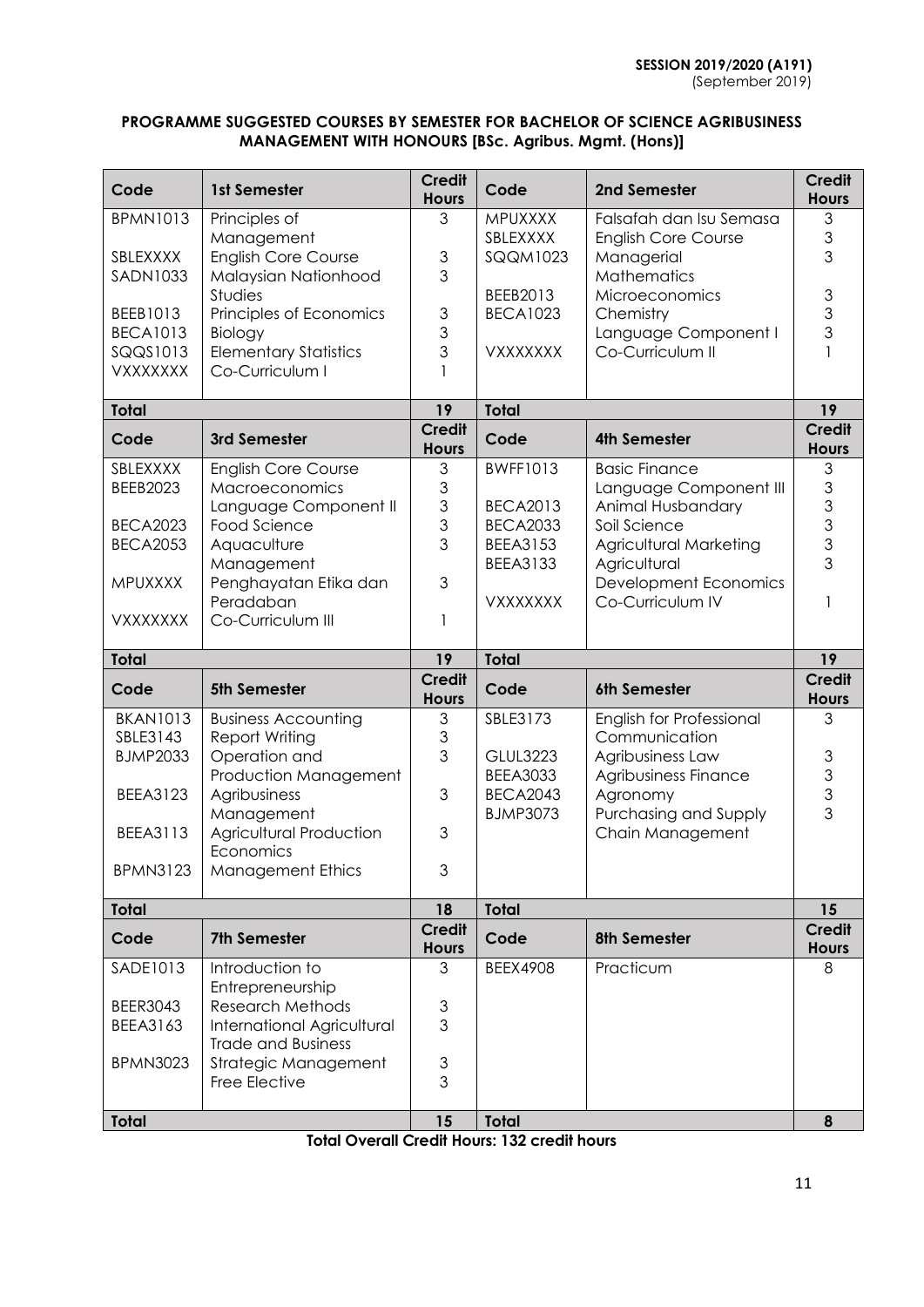#### **COURSES OFFERED BY SEMESTER**

| <b>CODE</b>     | <b>COURSES</b>                    | SEM I                   | <b>SEM II</b>           |
|-----------------|-----------------------------------|-------------------------|-------------------------|
| <b>BECA1013</b> | Biology                           | X                       | X                       |
| <b>BECA1023</b> | Chemistry                         | Χ                       | Χ                       |
| <b>BECA2013</b> | Animal Husbandry                  |                         | Χ                       |
| <b>BECA2023</b> | <b>Food Science</b>               | X                       |                         |
| <b>BECA2033</b> | Soil Science                      | X                       | Χ                       |
| <b>BECA2043</b> | Agronomy                          | X                       | Χ                       |
| <b>BECA2053</b> | Aquaculture Management            | X                       | Χ                       |
| <b>BEEA3033</b> | Agribusiness Finance              | $\sf X$                 | X                       |
| <b>BEEA3113</b> | <b>Agricultural Production</b>    | X                       | X                       |
|                 | Economics                         |                         |                         |
| BEEA3123        | Agribusiness Management           | Χ                       | Χ                       |
| <b>BEEA3133</b> | Agricultural Development          | X                       | X                       |
|                 | Economics                         |                         |                         |
| <b>BEEA3153</b> | <b>Agricultural Marketing</b>     | X                       | Χ                       |
| BEEA3163        | <b>International Agricultural</b> | X                       | X                       |
|                 | Trade                             |                         |                         |
| BEEB1013        | Principles of Economics           | Χ                       | Χ                       |
| BEEB2013        | Microeconomics                    | X                       | X                       |
| <b>BEEB2023</b> | Macroeconomics                    | $\mathsf X$             | Χ                       |
| <b>BEER3043</b> | <b>Research Methods</b>           | $\sf X$                 | X                       |
| <b>BPMN1013</b> | Principles of Management          | $\sf X$                 | $\sf X$                 |
| <b>BKAL1013</b> | <b>Business Accounting</b>        | $\sf X$                 | Χ                       |
| <b>BWFF1013</b> | <b>Basic Finance</b>              | $\overline{\mathsf{x}}$ | $\overline{\mathsf{x}}$ |
| <b>BPMN3023</b> | Strategic Management              | $\mathsf X$             | X                       |
| <b>BJMP2033</b> | Operation and Production          | X                       |                         |
|                 | Management                        |                         |                         |
| <b>BJMP3073</b> | Purchasing and Supply             |                         | X                       |
|                 | Chain Management                  |                         |                         |
| <b>GLUL3223</b> | Agribusiness Law                  |                         | $\overline{\mathsf{X}}$ |
| <b>BEEX4908</b> | Practicum                         | X                       | X                       |

#### **COURSE SYNOPSIS**

# **BECA1013 BIOLOGY**

## **PRE-REQUISITE NONE**

This course covers the introduction to genetics, principles of segregation and independent organization, genetics population, the concept of genetic evolution and the process of species classification. The course also covers aspects of animal physiology and ecology. Principles of conservation and renewable natural resources, the role of parks, pollution, eutrophication and erosion are also discussed.

……………………………………………………………………………

# **BECA1023 CHEMISTRY**

## **PRE-REQUISITE NONE**

This course covers the introduction of measurement, stoichiometry, reactions, theory of kinetic gases, thermochemical, atomic structure, electronic structure and the periodic table, chemical bonding, tedoks reaction, electrochemistry, acids and bases, chemical nuclear, organic chemicals, chemicals, inorganic, and biochemical.

……………………………………………………………………………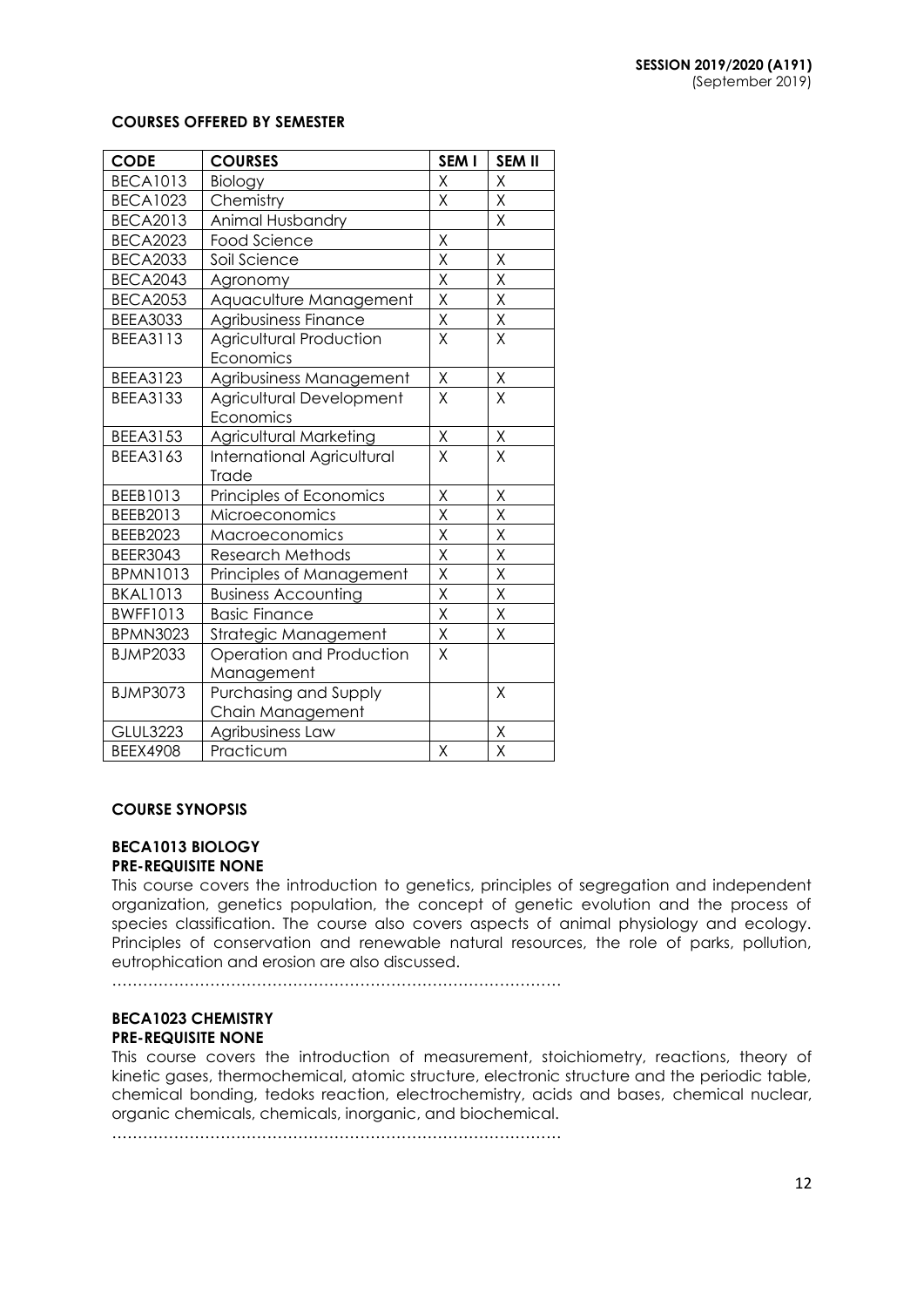## **BECA2013 ANIMAL HUSBANDRY**

#### **PRE-REQUISITE BECA1013 BIOLOGY, BECA1023 CHEMISTRY**

This course provides an introduction to livestock production and management aspects, and its role in the agricultural sector. This course will also include an introduction to livestock species, diseases and advantages of the livestock. Management of livestock (cattle, sheep, buffalo, and deer) and non-ruminants (poultry, pigs) will be covered in general.

……………………………………………………………………………

## **BECA2023 FOOD SCIENCE**

### **PRE-REQUISITE BECA1013 BIOLOGY, BECA1023 CHEMISTRY**

This course discusses the fundamentals of food science. It covers the basics according functions in some selected commodities. This course will also discuss the methods of food processing, food operations, the effects of food processing, food safety, food storage, food product wrapping, food laws and rules, and food labels.

……………………………………………………………………………

#### **BECA2033 SOIL SCIENCE**

## **PRE-REQUISITE BECA1013 BIOLOGY, BECA1023 CHEMISTRY**

This course discusses the biological, physical and chemical aspects of soil such as access to land, resources and land development, soil fertility, fertilizers, soil organisms, soil sampling techniques and related tests.

……………………………………………………………………………

#### **BECA2043 AGRONOMY**

#### **PRE-REQUISITE BECA1013 BIOLOGY, BECA1023 CHEMISTRY**

Agronomy is the science and technology of using plants for food, fuel, feed, and fiber. Agronomy encompasses work in the areas of plant genetics, plant physiology, meteorology, and soil science. Agronomy is the application of a combination of sciences like biology, chemistry, ecology, earth science, and genetics. Agronomists today are involved with many issues including producing food, creating healthier food, managing environmental impact of agriculture, and creating energy from plants Agronomists often specialize in areas such as crop rotation, irrigation and drainage, plant breeding, soil and plant classification, soil fertility, weed control and pest control.

……………………………………………………………………………

## **BECA2053 AQUACULTURE MANAGEMENT PRE-REQUISITE BECA1013 BIOLOGY, BECA1023 CHEMISTRY**

This course introduces the history and development of aquaculture sector nationally and globally. It consists of the economics and management of aquaculture production. The aquaculture management include seed management, feed management, water management, health management, postharvest management and more.This course also covers the environmental and social issue in aquaculture production.

……………………………………………………………………………

## **BEEA3033 AGRIBUSINESS FINANCE**

## **PRE-REQUISITE BEEB2013 MICROECONOMICS, BEEB2023 MACROECONOMICS**

This course discusses about financial issues such as how to get capital to run agribusiness activity, policies related agribusiness credit, evaluation of the lending criterias by financial institutions, credit analysis and preparation of paperwork for loan applications.

.........................................................................................................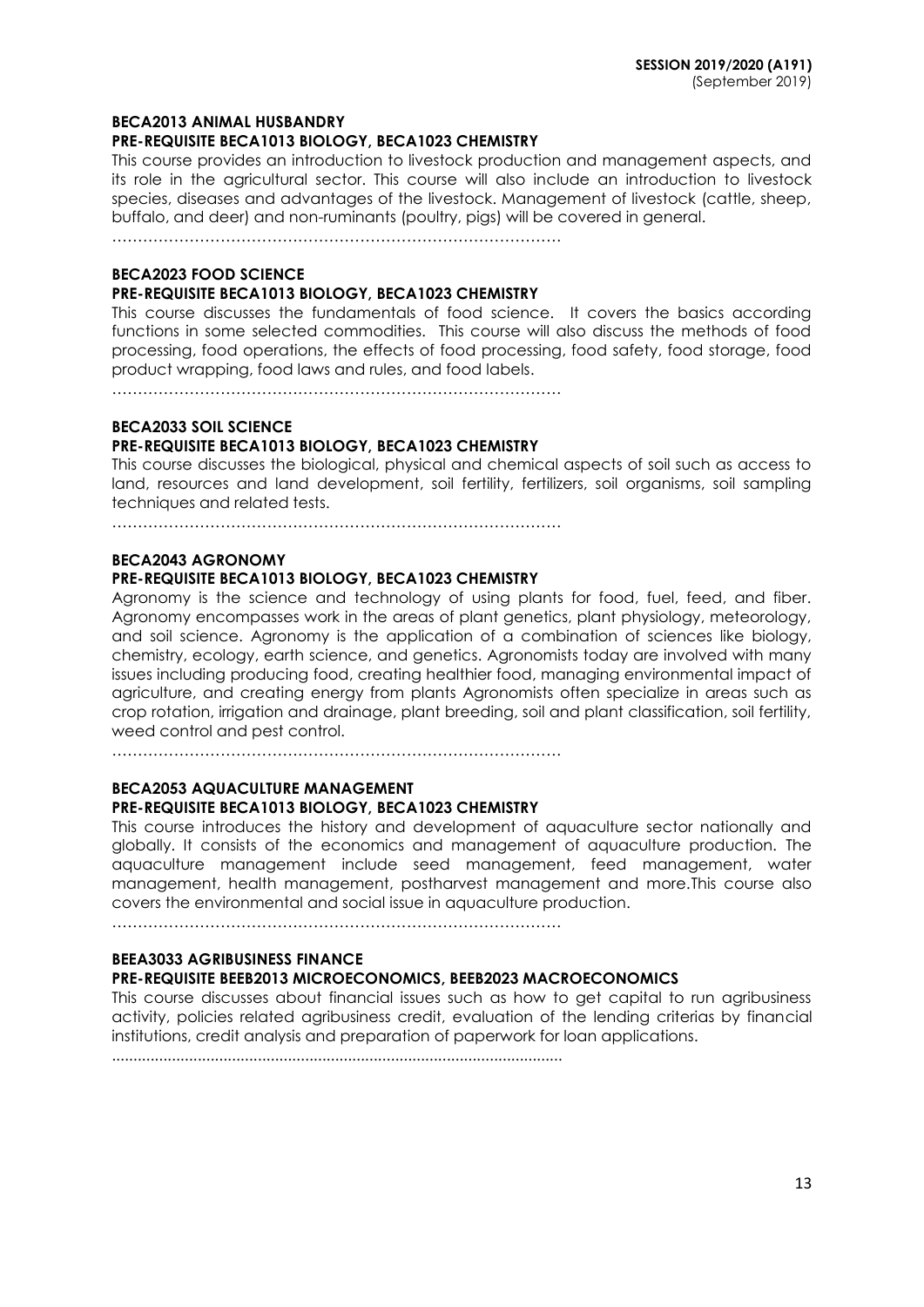#### **BEEA3113 AGRICULTURAL PRODUCTION ECONOMICS**

#### **PRE-REQUISITE BEEB2013 MICROECONOMICS, BEEB2023 MACROECONOMICS**

This course provides an introduction to the economic aspects of agricultural production. The focus will be given on the relationship between inputs and outputs for the use of various variable inputs. This course also discusses important methods in selecting agricultural investment that are useful for a manager in making farm decisions. Empirical examples are used to combine theories with practices.

……………………………………………………………………………

#### **BEEA3123 AGRIBUSINESS MANAGEMENT**

#### **PRE-REQUISITE BEEB2013 MICROECONOMICS, BEEB2023 MACROECONOMICS**

This course covers the overall basic aspects of the management of agribusiness. It provides an exposure to the core and applications of agribusiness activities, beginning from the level of understanding farm management to produce agricultural output to the marketing aspects and agricultural economics in order to ensure students gain sufficient knowledge and basic expertise to be efficient and effective future agribusiness managers.

……………………………………………………………………………

## **BEEA3153 AGRICULTURAL MARKETING**

#### **PRE-REQUISITE BEEB2013 MICROECONOMICS, BEEB2023 MACROECONOMICS**

This course discusses the marketing institutions and international trade as well as their roles in distributing the agricultural output to ultimate consumers. This course also discusses economic and non-economic factors that influence the market and agricultural trade.

…………………………………………………………………………….

#### **BEEA3163 INTERNATIONAL AGRICULTURAL TRADE AND BUSINESS PRE-REQUISITE BEEB2013 MICROECONOMICS, BEEB2023 MACROECONOMICS**

This course discusses the basic concepts of international trade and its application in food and other agricultural products. The course begins with a discussion of the concept of international trade, the impact of government intervention in the international market of agricultural products, and current issues related to agricultural goods trading.

.........................................................................................................

## **BEEB1013 PRINCIPLES OF ECONOMICS PRE-REQUISITE NONE**

This course offers introductory understanding to the basic concepts in economics. It is divided into two parts of Microeconomics and Macroeconomics. Topics that will be covered includes demand and supply, price and market equilibrium, consumer choice, production and costs, national income accounting, aggregate demand and aggregate supply, money, and money market.

…………………………………………………………………………....

## **BEEB2013 MICROECONOMICS PRE-REQUISITE BEEB1013 PRINCIPLES OF ECONOMICS**

This course will provide students with basic economic theories that are essential in microeconomics. Among them are Demand & Supply theories, Consumer Behavior Theory, Production & Cost Theories, and Theory of the Firm. Methods used in discussing these theories include tables, graphs, and simple mathematics. Lectures given will also touch on the applicability of the theories in real life.

……………………………………………………………………………